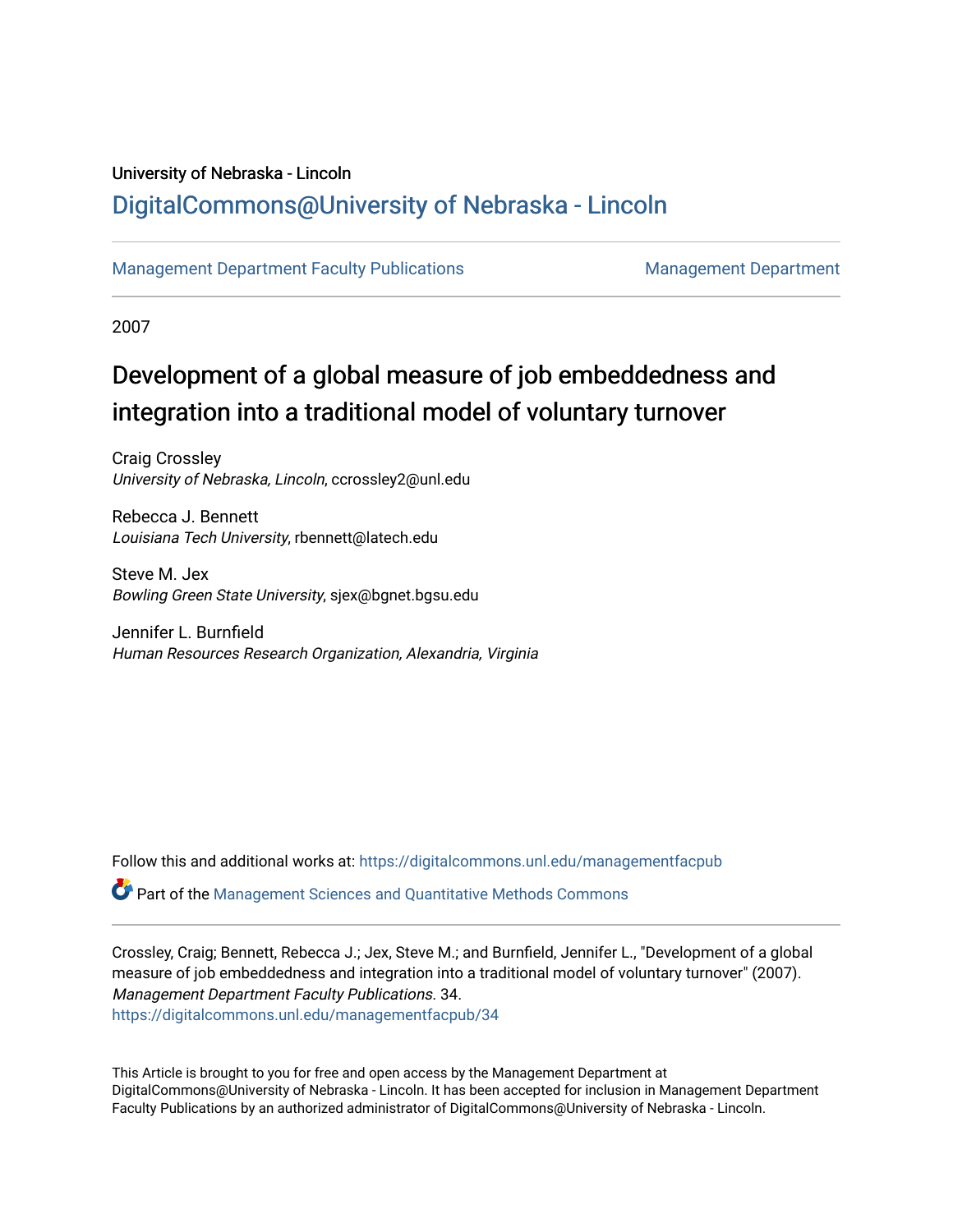Published in *Journal of Applied Psychology* 92:4 (2007), pp. 1031–1042; doi 10.1037/0021-9010.92.4.1031 Copyright © 2007 American Psychological Association. Used by permission. "This article may not exactly replicate the final version published in the APA journal. It is not the copy of record."

The authors thank Bruce Avolio, Robert Gibby, Brooks Holtom, Tom Lee, Marie Mitchell, Mary Uhl-Bien, and Brad West for their helpful comments and suggestions.

Submitted March 25, 2006; revised September 18, 2006; accepted October 23, 2006.

# Development of a global measure of job embeddedness and integration into a traditional model of voluntary turnover

Craig D. Crossley, Gallup Leadership Institute, College of Business Administration, University of Nebraska–Lincoln

Rebecca J. Bennett, Department of Management, Louisiana Tech University

Steve M. Jex, Department of Psychology, Bowling Green State University

Jennifer L. Burnfield, Human Resources Research Organization, Alexandria, Virginia

*Corresponding author —* Craig D. Crossley, Gallup Leadership Institute, College of Business Administration, University of Nebraska-Lincoln, Lincoln, NE 68588; email ccrossley2@unl.edu

#### **Abstract**

Recent research on job embeddedness has found that both on- and off-the-job forces can act to bind people to their jobs. The present study extended this line of research by examining how job embeddedness may be integrated into a traditional model of voluntary turnover. This study also developed and tested a global, reflective measure of job embeddedness that overcomes important limitations and serves as a companion to the original composite measure. Results of this longitudinal study found that job embeddedness predicted voluntary turnover beyond job attitudes and core variables from traditional models of turnover. Results also found that job embeddedness interacted with job satisfaction to predict voluntary turnover, suggesting that the job embeddedness construct extends beyond the unfolding model of turnover (T. R. Mitchell & T. W. Lee, 2001) it originated from.

For decades, research on employee turnover has focused on job dissatisfaction and perceived alternatives as catalysts for quitting one's job. Indeed, March and Simon's (1958) seminal work suggested that turnover is a function of the perceived ease of movement and the desirability of leaving one's job. In the wake of this research, much of the theoretical landscape of voluntary turnover to date has been shaped by conceptual models posited in the 1970s and early 1980s by scholars such as Mobley (1977; Mobley, Horner, & Hollingsworth, 1978); Katzell, Korman, and Levine (1971); Muchinsky and Morrow (1980); Price (1977); and Steers and Mowday (1981).

One notable exception to this traditional paradigm is Lee and Mitchell's (1994) unfolding model of voluntary turnover. This unique perspective on turnover posits alternative pathways to voluntary turnover that are not induced by job dissatisfaction. One important implication emerging from this research is that whereas quitting a job is often preceded by some degree of mental consideration (e.g., comparison with alternative jobs), remaining with an organization may simply be the result of maintaining the status quo. On the basis of this notion, Lee, Mitchell, Sablynski, Burton, and Holtom (2004; Mitchell, Holtom, Lee, Sablynski, & Erez, 2001; Mitchell & Lee, 2001) argued that people can become stuck or "embedded" in their job as a result of various organizational and community-related forces. *Job embeddedness* has been defined as "the combined forces that keep a person from leaving his or her job" (Yao, Lee, Mitchell, Burton, & Sablynski, 2004, p. 159) and includes factors such as marital status, community involvement, and job tenure.

Notwithstanding the important theoretical advances of job embeddedness, there exist several limitations of the original measure. Recognizing these concerns, Mitchell et al. (2001) encouraged future research improving the measurement of embeddedness. Thus, the first aim of this study is to answer this call for research and offer a global measure of job embeddedness that addresses some of the shortcomings of the original composite measure. The second aim of this study is to integrate the recently developed job embeddedness construct with a traditional model of voluntary turnover and decades of prior research. Whereas recent research on job embeddedness has supported direct relations with turnover (Mitchell et al., 2001), the present study examines the interactive relationship between job embeddedness and dissatisfaction.

#### **Toward a Global Measure of Job Embeddedness**

Job embeddedness was posited as a construct composed of contextual and perceptual forces that bind people to the location, people, and issues at work (Yao et al., 2004). To date, this construct has been operationalized as a composite of two mid-level subfactors: on-the-job embeddedness and off-the-job embeddedness (Mitchell et al., 2001). Whereas *on-the-job embeddedness* refers to how enmeshed a person is in the organization where he or she works, *off-the-job embeddedness* relates to how entrenched a person is in his or her community. Each of these forms of embeddedness is represented by three underlying facets: *links* (formal or informal connections between a per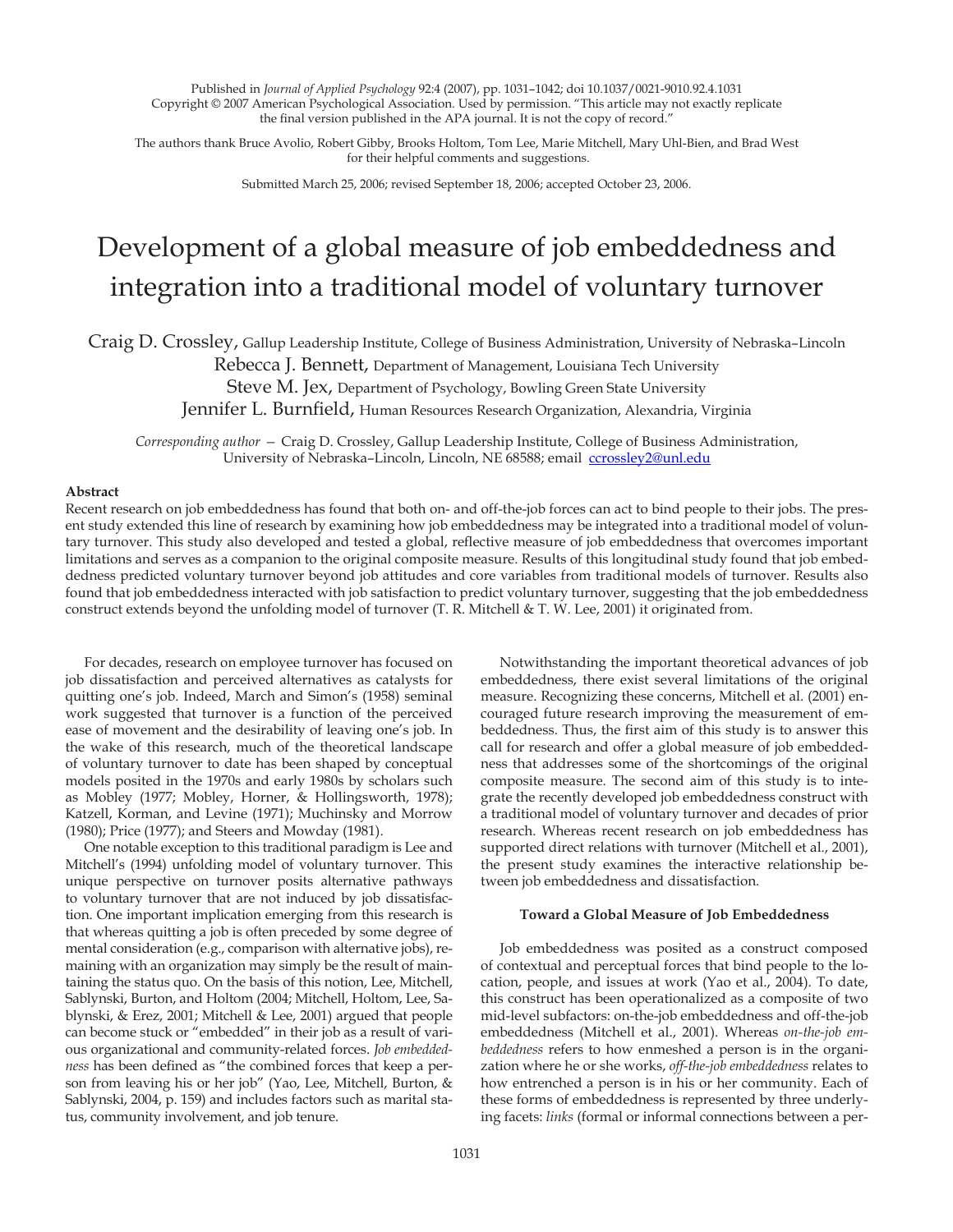son and institutions, locations, or other people), *fit* (employees' compatibility or comfort with work and nonwork environments), and *sacrifice* (cost of material or psychological benefits that one may forfeit by leaving one's job or community).

The composite measure of job embeddedness (Mitchell et al., 2001) is formed when one adds together equally weighted facets, assuming that the whole is equal to the sum of its parts. In contrast, a global measure of embeddedness would assume that the whole is greater than the sum of its parts and assess overall impressions of attachment by asking general questions. This approach suggests that some sort of mental processing occurs and simply asks for the end product. During this process, respondents subjectively weigh various facets and may even incorporate additional relevant information that might have been omitted from facet-level scales.

Composite measures do not necessarily lead to the same results as global scales and may be inadequate for estimating summary evaluations, theoretically limiting such constructs in several ways (Ironson, Smith, Brannick, Gibson, & Paul, 1989). For instance, composites may omit some areas that may be important to the individual or include some areas that may be irrelevant, leading to construct deficiency or contamination, respectively. Furthermore, combining scales in an additive fashion may ignore the unique importance that individuals place on different facets when forming a summary perception (Rice, Gentile, & McFarlin, 1991). Thus, a global measure of job embeddedness allows those employees whose job change does not require a move to place less weight on communityrelated aspects while allowing those who would have to leave the community to place a greater weight on these facets.

Aside from the theoretical limitations of the composite measure of job embeddedness, there are important practical and statistical considerations that warrant further attention. In terms of practical limitations, the personal nature of some items (e.g., marital status, home ownership) may be viewed as an invasion of privacy, provoking socially desirable responding or the intentional skipping of questions. Furthermore, the length of the measure (i.e., 40 items) may limit its use in organizational surveys and may further lead to fatigue and acquiescent responding (Breaugh & Colihan, 1994). Because composite measures assume complete coverage of a construct domain, simply reducing scale length may jeopardize content validity (MacKenzie, Podsakoff, & Jarvis, 2005). A global measure of embeddedness overcomes these limitations by asking general, noninvasive questions regarding how enmeshed people are in their job, regardless of personal reasons. Staying at a general level also allows the entire construct to be assessed with relatively few questions.

In terms of statistical limitations, the composite job embeddedness scale constitutes a mixed measure of reflective and formative items. A reflective scale is composed of parallel items to which responses are "caused" by the same underlying latent construct. Conversely, a formative scale is composed of items that, when combined, constitute or cause the construct. For instance, being married or owning their home may cause people to be embedded in their job, whereas being embedded in their job does not cause people to get married or own a home. Additionally, owning a home and being married are not conceptually parallel or equivalent. Thus, use of causal indicators to create a formative measure of job embeddedness renders questionable the appropriateness of common methods for evaluating scale properties, such as coefficient alpha and factor analysis, as well as latent variable analyses, such as structural equation modeling (MacKenzie et al., 2005). A second statistical limitation of the composite embeddedness measure is the use of varying response formats, which can create statistical artifacts (Harvey, Billings, & Nilan, 1985). Finally, including both facets and their summative composite in the same model can lead to problems of singularity, an extreme case of multicollinearity, as higher level variables are redundant with lower level facets. A global assessment of job embeddedness constitutes a reflective construct that can be assessed with items that use the same response format, enabling it to overcome these statistical limitations.

#### **Construct Comparisons**

Job embeddedness is distinct from similar constructs, such as job satisfaction and organizational commitment, in several important ways. More specific distinctions are provided in Table 1, but there are two essential differences worth noting here. First, whereas job satisfaction and organizational commitment focus on job-related factors, job embeddedness includes community-related issues in addition to job-related issues. Thus, as much as half of the job embeddedness construct is not covered by organization-focused constructs (Mitchell et al., 2001). A second critical distinction is based on Maertz and Campion's (2004) content model of turnover, which suggests that people have different motives for staying or leaving. These motives include affective reasons (membership provides positive emotions), calculative reasons (expectancy of future value attainment), alternatives (whether one is capable of obtaining an alternative job), and normative reasons (desire to meet expectations of family or friends), among others. According to this model, job satisfaction and the various forms of commitment represent specific reasons for being attached. In contrast, job embeddedness represents a general attachment construct that assesses the extent to which people feel attached, regardless of why they feel that way, how much they like it, or whether they chose to be so attached. The distinction between job embeddedness and related constructs is of particular importance when one considers broad theories of job mobility, in which the reasons why people are attached are of less importance than the extent to which they are attached.

#### **Traditional Models of Turnover**

Mobley (1977) proposed a multistage model of processes and intermediate linkages whereby dissatisfaction relates to voluntary turnover. The majority of research examining the voluntary turnover process has tested this model or a modified version of it (see Bannister & Griffeth, 1986). Although models and measures have varied, results have tended to converge around the importance of dissatisfaction, perceived alternatives, intentions to search, and quit intentions as four core antecedents of voluntary turnover (Steel, 2002).

Lee and Mitchell (1994) posited that employees may not follow the rational decision path purported by Mobley and others (see Bannister & Griffeth, 1986; Mobley, 1977, Mobley et al., 1978), instead conserving mental resources by automatically screening alternatives, acting on prescripted behavior (e.g., "If that person ever becomes my boss, I will quit"), and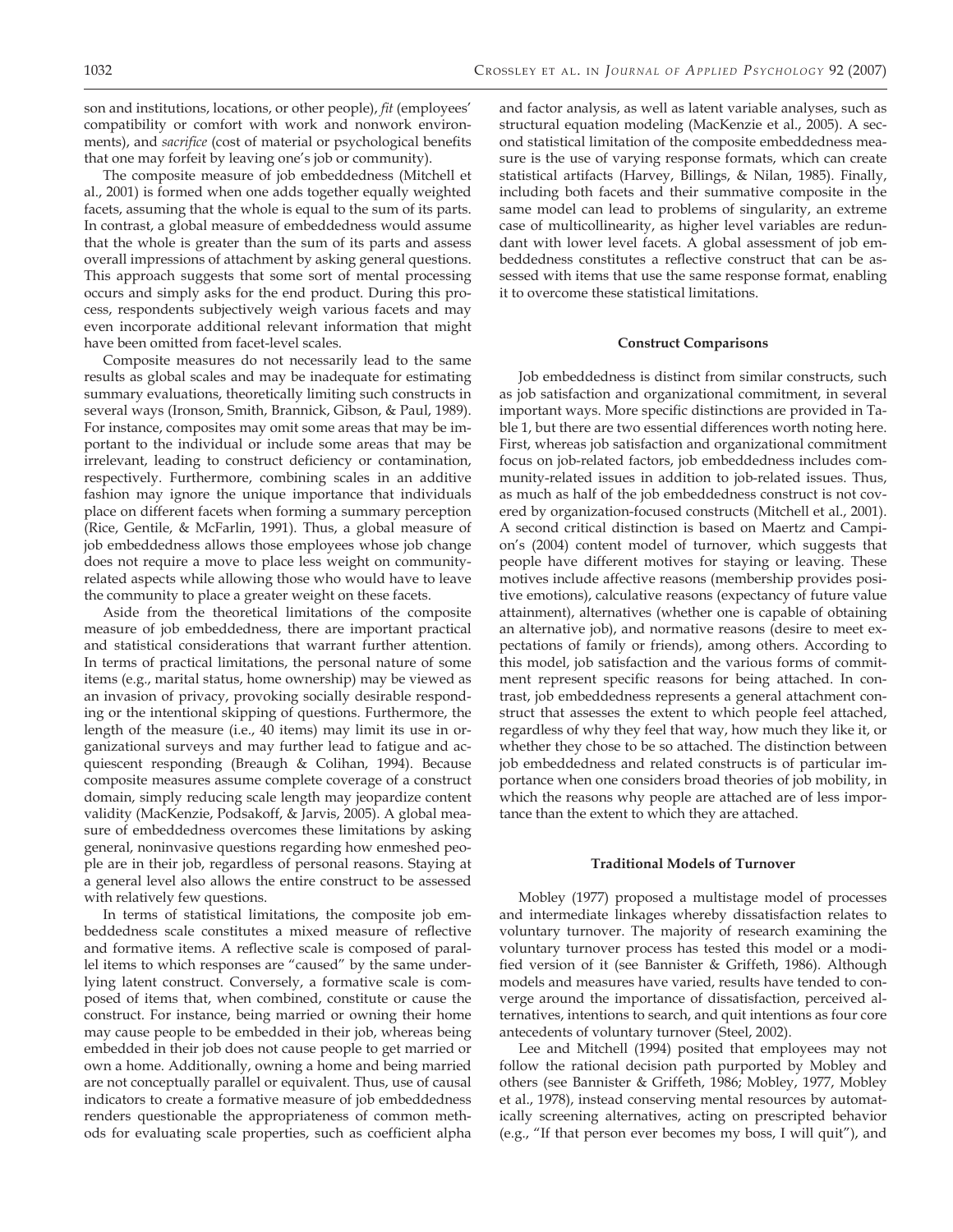| Construct                 | Definition                                                                                                                                                                                                                                                                                                                                                                                                                                                        | Distinction from job embeddedness                                                                                                                                                                                                                                                                                                                                                                                                                                        |
|---------------------------|-------------------------------------------------------------------------------------------------------------------------------------------------------------------------------------------------------------------------------------------------------------------------------------------------------------------------------------------------------------------------------------------------------------------------------------------------------------------|--------------------------------------------------------------------------------------------------------------------------------------------------------------------------------------------------------------------------------------------------------------------------------------------------------------------------------------------------------------------------------------------------------------------------------------------------------------------------|
| Job satisfaction          | The extent to which people like (satisfaction) or<br>dislike (dissatisfaction) their jobs (Spector, 1997).                                                                                                                                                                                                                                                                                                                                                        | Job embeddedness (a) represents factors outside of the workplace and<br>(b) is not always affective in nature.                                                                                                                                                                                                                                                                                                                                                           |
| Affective<br>commitment   | Commitment based on identification with,<br>involvement in, and emotional attachment to<br>the organization (Allen & Meyer, 1990).<br>Includes (a) a strong acceptance of an<br>organization's goals, (b) willingness to exert<br>substantial effort on behalf of the<br>organization, and (c) a strong desire to<br>maintain membership in the organization<br>(Mowday, Steers, & Porter, 1979).                                                                 | Job embeddedness (a) represents factors outside of the workplace,<br>(b) is notalways affective in nature, (c) is focused on the past (status<br>quo) as well asthe future, (d) is not limited to attachment based on<br>identification with theorganization or acceptance of its goals, and<br>(e) does not address employees' willingness to exert effort on<br>behalf of the organization.                                                                            |
| Continuance<br>commitment | Commitment based on the employee's<br>recognition of the costs associated with<br>leaving the organization (Allen & Meyer,<br>1996). Includes side bets and perceived<br>alternatives.                                                                                                                                                                                                                                                                            | Job embeddedness (a) includes community-related factors not typically<br>included in continuance commitment (e.g., a safe community,<br>spouse's employment, leisure activities, weather and climate),<br>(b) includes both affective- and cognitive-based evaluations, (c) is<br>focused on the past (status quo) as well as the future, and (d) is not<br>limited to attachment based specifically on lack of options or forfeited<br>investments in the organization. |
| Normative<br>commitment   | Commitment based on a sense of obligation or<br>that staying is the right and moral thing to<br>do. Posited to develop on the basis of<br>socialization experiences in one's early life,<br>including family-based and culturally based<br>experiences (Allen & Meyer, 1996).                                                                                                                                                                                     | Job embeddedness (a) represents factors outside of the workplace<br>and (b) is descriptive in nature and does not necessarily relate to<br>how right or wrong it is to be so attached.                                                                                                                                                                                                                                                                                   |
| Intentions to<br>quit     | Individuals' own estimated probability<br>(subjective) that they are permanently leaving<br>the organization at some point in the near<br>future (Vandenberg & Nelson, 1999). Based<br>on mental consideration of (a) the behavior,<br>(b) the target object toward which the<br>behavior is directed, (c) the situational<br>context in which the behavior will be<br>performed, and (d) the time at which the<br>behavior is to occur (Fishbein & Ajzen, 1975). | Job embeddedness represents a present status quo based on inertia-like<br>forces shaped from the past, whereas intentions to quit represent<br>anticipated future behaviors. Intentions to quit are regarded as the<br>culmination of the decision process regarding turnover and represent<br>a transitional link between thought processes and behavioral action<br>(Mobley, 1977).                                                                                    |

#### **Table 1.** Distinctions Between Job Embeddedness and Related Constructs

so on. These authors also introduced the notion of a shock or jarring event, such as receiving an unanticipated job offer, being overlooked for a promotion, or experiencing a family issue such as a birth or death (Holtom, Mitchell, Lee, & Interrieden, 2005). Shocks represent distinctly different concepts than dissatisfaction and are used to distinguish Lee and Mitchell's model from traditional models of turnover.

Mitchell and Lee (2001) posited that job embeddedness prohibits turnover by absorbing shocks. Nevertheless, the limited research linking embeddedness to turnover has examined only main effects (Mitchell et al., 2001) and has not directly tested this buffering hypothesis. Furthermore, the persistence of dissatisfaction in explaining voluntary turnover (e.g., 42%; Holtom et al., 2005) underscores the need for examining how job embeddedness can be integrated into traditional models. Job embeddedness may be viewed as a unique contextual factor that independently relates to turnover, beyond other core aspects of traditional models. This notion has received some empirical support (Mitchell et al., 2001) and is similar to Mossholder, Settoon, and Henagan's (2005) proposition that the absence of social attachments may create a contextual force or tension that pushes employees from the organization. In an effort to replicate previous research and to further extend the scope of outcomes to the constellation of core turnover variables specified in traditional models, we propose the following hypotheses:

*Hypothesis 1A:* Job embeddedness will predict intention to search and intention to quit, beyond job satisfaction and perceived alternatives.

*Hypothesis 1B:* Job embeddedness will predict voluntary turnover, beyond job satisfaction, perceived alternatives, intention to search, and intention to quit.

The composite measure of job embeddedness contains both contextual (e.g., home ownership) and perceptual (e.g., felt similarity to coworkers) items and relates to what Lewin (1951) termed the *psychological field*, which includes both recognized and unrecognized forces that influence behavior. Conversely, a global measure of embeddedness integrates only those recognized factors that are important to forming an overall impression of how embedded a person feels. Accordingly, a global measure of job embeddedness represents one's phenomenal field, reflecting the sum of all recognized forces binding one to one's job.

Whereas traditional models of turnover are based on a series of cognitive deliberations and discretionary behaviors, the formation of intentions may be influenced to a greater extent by perceived variables that may enter into rational thought than by more contextual forces that might influence behavior but not through rational thought. Also, because perceptions are influenced by more than just objective conditions, they of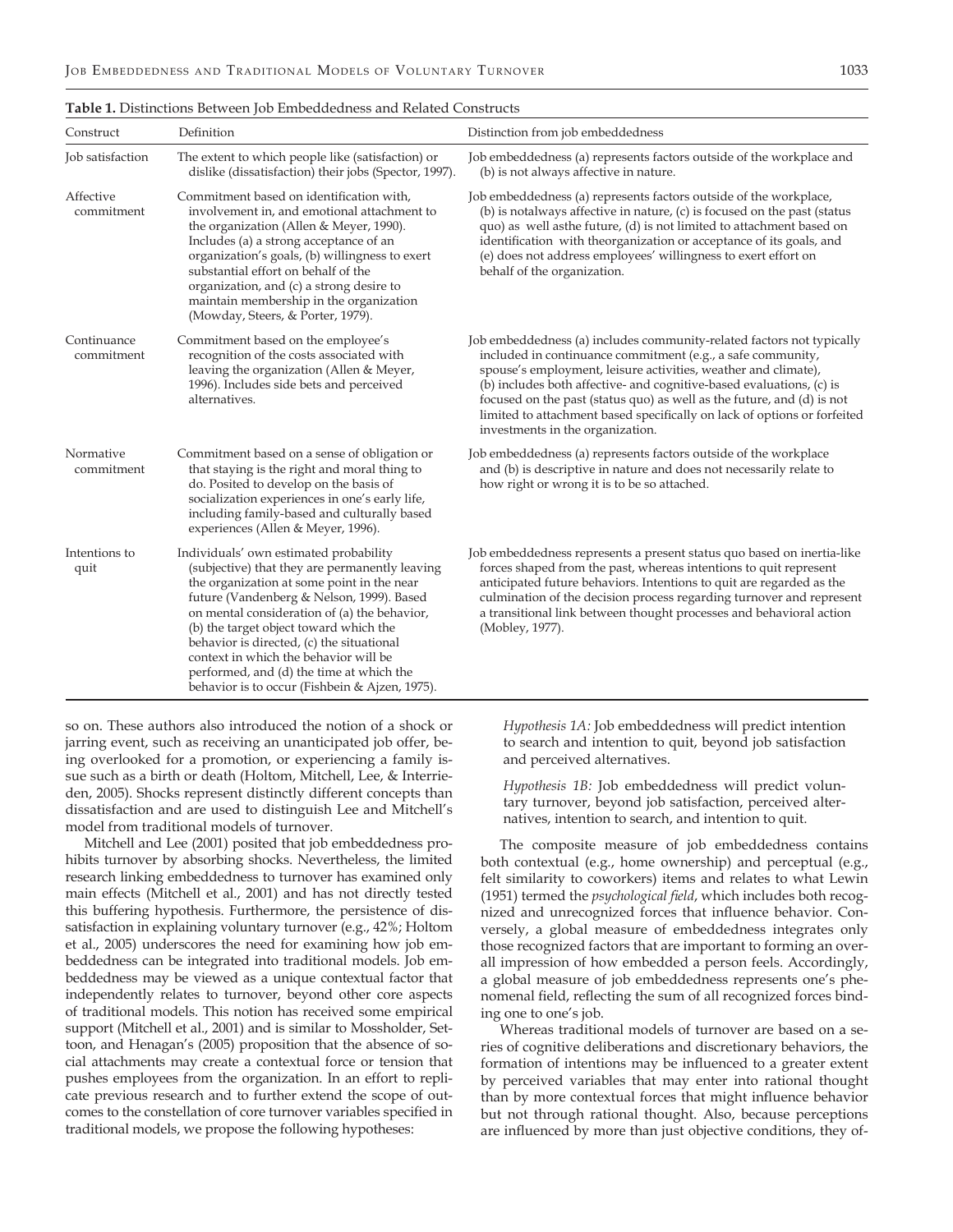ten account for incremental variance beyond more objective measures. For example, laboratory studies have found that the perception of control was a more powerful predictor of performance and coping than was objective control (Endler, Macrodimitris, & Kocovski, 2000). In a similar vein, perceived job fit has been found to predict unique variance over objective job fit (see Kristof, 1996).

On the basis of a growing body of research suggesting that perceptions exert a greater influence on discretionary behaviors than do their more objective counterparts and also on the basis of the notion that global measures include synergies between facets captured by subjective weightings to create a whole that is greater than the sum of the parts, global perceptions of job embeddedness are expected to predict unique variance in intention to search, intention to quit, and turnover beyond composite job embeddedness.

*Hypothesis 2:* The global measure of job embeddedness will predict intention to search, intention to quit, and voluntary turnover over the composite measure.

Although the notion of job embeddedness stemmed from implications surrounding shocks and jarring events that lead some people to leave while others stay, embeddedness may extend beyond the specific paths in the unfolding model (Lee & Mitchell, 1994) that are provoked by shock-related events or information. Whereas festering job dissatisfaction is qualitatively different than an abrupt shock, Mitchell and Lee (2001) used shocks versus dissatisfaction as a key factor in distinguishing turnover paths. However, the buffering effect of embeddedness need not be limited to shocks. Rather, job embeddedness may also dissipate dissatisfaction in much the same way as it is posited to absorb shocks. Indeed, embeddedness may defer the gradual buildup of dissatisfaction, deflecting energy away from search-related efforts and intentions. However, because of the highly cognitive and logical links that underlie the relation between dissatisfaction and intentions to search, this moderating effect is expected to occur at the perceptual level, among global impressions of embeddedness and feelings of dissatisfaction. That is, how satisfied one feels and how embedded one thinks oneself to be are posited to jointly affect the formation of job search intentions.

*Hypothesis 3:* Global job embeddedness will moderate the relation between job satisfaction and intentions to search, such that the negative relationship between job satisfaction and intention to search will be stronger under conditions of low embeddedness.

#### **Method**

#### *Participants*

Participants represented a cross-section of employees from a mid-sized organization in the midwestern United States that provides assisted living for older adults and disabled youths. We administered and collected three separate surveys during regularly scheduled meetings at two points in time, approximately 1 month apart. On the basis of the conceptual closeness of turnover-related attitudes and intentions (Tett & Meyer, 1993) and prior research detecting significant relations between attitudes and active job search behaviors over

relatively short time spans (e.g., 6 weeks; Crossley & Stanton, 2005), in the present study we used a 1-month span to separate attitudes and intentions. This short time span also helped reduce memory decay. In an effort to further reduce percept– percept inflation (see Podsakoff, MacKenzie, Lee, & Podsakoff, 2003), we temporally separated the two surveys collected at the first meeting (Time 1A and 1B) by a 15-min break to create a cognitive interruption. Of the 616 employees of the organization, 318 completed all parts of the survey and provided necessary information to link responses. Because this study focuses on voluntary turnover, those individuals (*n* = 12) who left the organization because of other reasons (e.g., retirement, poor performance) were not included in analyses. From the remaining sample of 306, 80% were female; ages ranged from 18 to 73 years  $(M = 42.2, SD = 13.78)$ . Eighty-three percent of the participants identified themselves as White or Caucasian, 13% identified as Black, 2% identified as Latino, and 2% identified as other ethnicities. Tenure with the organization ranged from 1 month to 36 years (*M* = 5.6 years, *SD* = 6.77); 76% of participants held line positions, 19% held managerial positions, and 5% held executive positions.

#### *Measures*

*Composite job embeddedness (Time 1B).* Composite job embeddedness was measured with the 40-item measure developed by Mitchell et al. (2001). All facets except community and organizational links used a 5-point response scale (5 = *strongly agree*). The Organization Fit subscale comprised 9 items, such as "My coworkers are similar to me" ( $\alpha$  = .87). Organizational Links included 7 items, such as "How many coworkers are highly dependent on you?" ( $\alpha$  = .68). Organization Sacrifice was composed of 10 items, such as "I would sacrifice a lot if I left this job" ( $\alpha$  = .86). The 5-item Community Fit subscale included items such as "The area where I live offers the leisure activities that I like" ( $\alpha$  = .86). Community links were assessed with a 6-item subscale composed of items such as "Are you currently married?" "Do you own the home you live in?" and "How many family members live nearby?"  $(\alpha = .58)$ . The Community Sacrifice subscale was composed of 3 items, such as "People respect me a lot in my community" ( $\alpha$  = .70). Because response options differed across items, all item responses were standardized before being combined into respective scales.

*Global job embeddedness (Time 1B).* We followed a number of guidelines in writing items for the global job embeddedness scale. First, using Hinkin's (1995) deductive item-generation strategy, we obtained both published articles and works in progress from authors known to be studying job embeddedness and thoroughly examined them for clear examples and construct definitions from which reflective items could be developed. As a lengthy questionnaire can lead to careless responding (Breaugh & Colihan, 1994), we gave consideration to developing a small number of items that would adequately capture the content domain. On the basis of these guidelines, we generated a list of items that we circulated among colleagues for comments and revised accordingly. This process resulted in seven original items, reported in Table 2.

To provide an initial assessment of the factor structure and reliability, we distributed these items to a unique sample of 87 nurses and drug rehab counselors who worked in different organizations than the major sample used to test hypotheses. As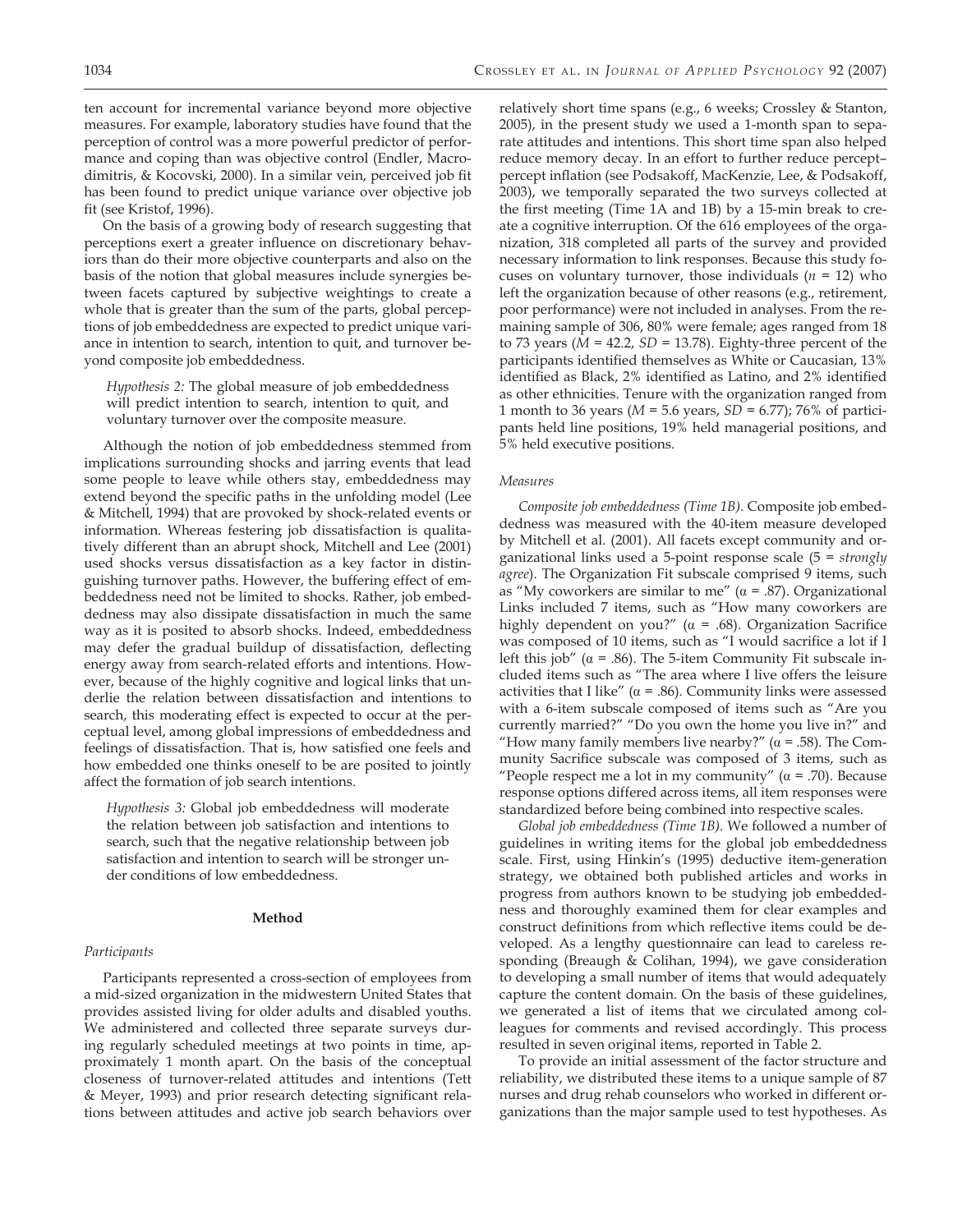| Item                                                             | Study 1 | Study 2 |
|------------------------------------------------------------------|---------|---------|
| I feel attached to this organization.                            | .82     | .89     |
| It would be difficult for me to leave this organization.         | .82     | .90     |
| I'm too caught up in this organization to leave.                 | .58     | .42     |
| I feel tied to this organization.                                | .68     | .73     |
| I simply could not leave the organization that I work for.       | .63     | .65     |
| It would be easy for me to leave this organization. <sup>a</sup> | .68     | .74     |
| I am tightly connected to this organization.                     | .83     | .84     |

|  | <b>Table 2.</b> Factor Loadings of Global Job Embeddedness Items |  |  |  |  |
|--|------------------------------------------------------------------|--|--|--|--|
|--|------------------------------------------------------------------|--|--|--|--|

Study 1 reports factor weights from principal-axis exploratory factor analysis. Study 2 reports standardized factor weights from confirmatory factor analysis via maximum-likelihood estimation. a Item was reverse-scored.

no a priori multidimensional structure was hypothesized and in light of the modest sample size, we subjected items to exploratory factor analysis using principal-factors extraction with oblique rotation. Results suggested a single-factor solution that accounted for 51% of the total variance. Cronbach's alpha for the scale was .88, and item–total correlations ranged from .60 to .75. On the basis of these results, we retained all items for use in the present study.

As with the pilot study, participants from the caregiving organization were asked to indicate their level of agreement with each item on a 5-point scale (5 = *strongly agree*). The factor structure of the global job embeddedness scale was assessed in this sample via confirmatory factor analysis with maximum likelihood estimation. This confirmatory factor analysis,  $\chi^2(14, 14)$ *N* = 306) = 79.95, *p* < .05, achieved good fit to the data, as assessed by a comparative fit index (CFI) value of .94, a goodness-of-fit index (GFI) value of .93, and a standardized rootmean-square residual (SRMR) value of .04. The alpha internal consistency estimate for the scale was .89. Factor loadings are reported in Table 2.

*Job satisfaction (Time 1A).* Job satisfaction was measured with the eight-item Abridged Job in General Scale (Russell et al., 2004). Participants were asked to indicate whether adjectives and short phrases, such as "good" and "better than most," described their job on a *yes*–*no*–*?* response format.

*Job alternatives (Time 1A).* Inasmuch as previous research has failed to converge on a single, commonly used measure of perceived job alternatives, the present study used the following three items based on Steel and Griffeth's (1989) review of the job alternatives construct: "I know of several job alternatives that I could apply for," "I have concrete alternative job offers in hand," and "It would be easy for me to find another job that pays as well as my present job" (5 = *strongly agree*).

*Job search intention (Time 2).* Whereas previous research has typically assessed cognitive aspects of job search intentions, often at the same time as cognitive ratings of intentions to quit, the present study assessed behavioral manifestations of search intention via the six-item preparatory job search scale developed by Blau (1994). Because search intentions are theoretically posited to occur after job dissatisfaction and before cognitive intentions to quit are formed, we adopted this measure to address preparatory job search actions that temporally spanned the 4 weeks between survey administrations. This provided an important methodological advance and was intended to reduce spurious correlations that may occur when one simultaneously assesses cognitive-based intentions to search and

cognitive-based intentions to quit. Participants were asked to indicate how much time they had spent on preparatory search activities, such as revising their resume, on a scale anchored at 1 = *zero times* and 5 = *at least 10 times.*

*Intentions to quit (Time 2).* Intentions to quit were assessed with a five-item scale (Crossley, Grauer, Lin, & Stanton, 2002) that was designed to avoid content overlap with measures of job search and job attitudes (Tett & Meyer, 1993). Participants responded on a 7-point scale (7 = *strongly agree*) to the following items: "I intend to leave this organization soon," "I plan to leave this organization in the next little while," "I will quit this organization as soon as possible," "I do *not* plan on leaving this organization soon" (reverse scored), and "I may leave this organization before too long."

*Turnover (Time 3).* Employee records provided data regarding whether participants remained with (*n* = 277) or had voluntarily quit  $(n = 29)$  the organization 1 year after completing the survey. To ensure that turnover was voluntary rather than the result of felt pressures to leave, we correlated turnover with a four-item measure developed for this study (Time 1B; e.g., "I feel pressured into leaving this organization," "My coworkers make me feel welcome and wanted here" [reverse scored];  $5 =$  *strongly agree*;  $\alpha = .69$ ). The nonsignificant correlation (*r* = .07) suggested that those who left did not feel pressured to do so.

*Control variables.* In an effort to demonstrate discriminant validity of job embeddedness over organizational commitment, in the present study we measured (Time 1A) and statistically controlled for empirical overlap between both affective and continuance commitment and job embeddedness. We measured affective commitment using Meyer and Allen's (1997) six-item scale composed of items such as "I would be happy to spend the rest of my career with this organization." We measured continuance commitment with Meyer and Allen's six-item scale composed of items such as "One of the major reasons I continue working for this organization is that leaving would require considerable personal sacrifice—another organization might not match my overall benefits here" (5 = *strongly agree*).

#### **Results**

#### *Evidence of Construct Validity*

Table 3 displays descriptive statistics and intercorrelations between the study variables. Given that employees' global per-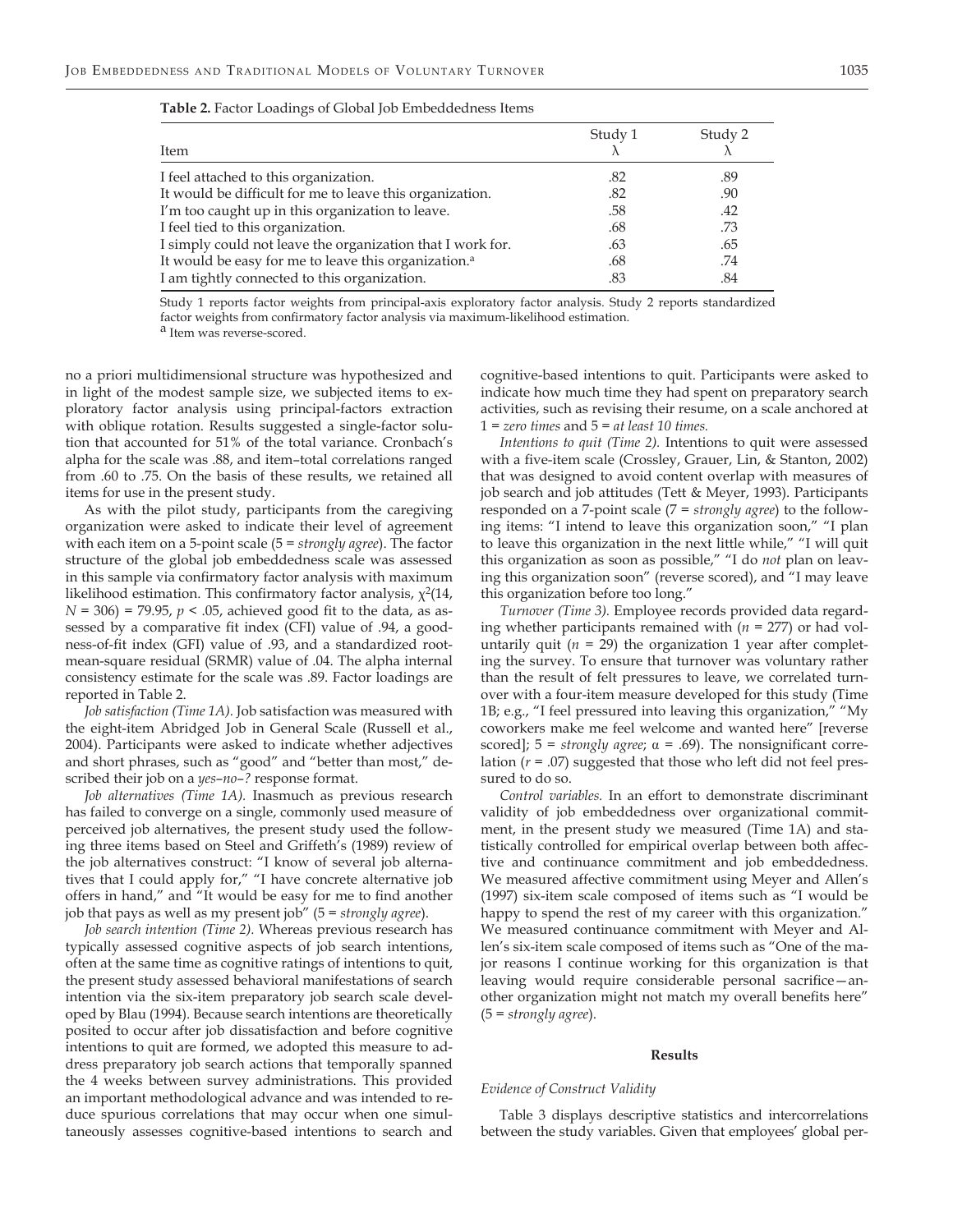| Table 3. Intercorrelations and Reliability Coefficients of Study Variables                                                                                                                                                                                                              |                         |           |                |           |                |                |           |                |            |           |                |                |           |                 |           |                 |                 |      |  |
|-----------------------------------------------------------------------------------------------------------------------------------------------------------------------------------------------------------------------------------------------------------------------------------------|-------------------------|-----------|----------------|-----------|----------------|----------------|-----------|----------------|------------|-----------|----------------|----------------|-----------|-----------------|-----------|-----------------|-----------------|------|--|
| Variable                                                                                                                                                                                                                                                                                | $\overline{ }$          | $\sim$    | 3              | 4         | LO.            | $\circ$        | $\sim$    | $\infty$       | Ó          | 10        | Ξ              | $\overline{c}$ | 13        | $\overline{14}$ | 15        | $\overline{16}$ | $\overline{17}$ | 18   |  |
| $1.$ Age                                                                                                                                                                                                                                                                                |                         |           |                |           |                |                |           |                |            |           |                |                |           |                 |           |                 |                 |      |  |
| 2. Affective commitment                                                                                                                                                                                                                                                                 | S                       | .76       |                |           |                |                |           |                |            |           |                |                |           |                 |           |                 |                 |      |  |
| 3. Continuance commitment                                                                                                                                                                                                                                                               | 00                      | $-0.07**$ | 80             |           |                |                |           |                |            |           |                |                |           |                 |           |                 |                 |      |  |
| 4. Job satisfaction                                                                                                                                                                                                                                                                     | $\approx$               | $.52***$  | $-10$          | 89        |                |                |           |                |            |           |                |                |           |                 |           |                 |                 |      |  |
| 5. Job alternatives                                                                                                                                                                                                                                                                     | $-13*$                  | $-10$     | $-11*$         | $-10$     | .69            |                |           |                |            |           |                |                |           |                 |           |                 |                 |      |  |
| 6. Global job embeddedness                                                                                                                                                                                                                                                              | $11*$                   | $.61***$  | $-0.9$         | $.45***$  | $-18**$        | 89             |           |                |            |           |                |                |           |                 |           |                 |                 |      |  |
| embeddedness <sup>a</sup><br>7. Composite job                                                                                                                                                                                                                                           |                         |           |                |           |                |                |           |                |            |           |                |                |           |                 |           |                 |                 |      |  |
|                                                                                                                                                                                                                                                                                         | $.22***$                | 45***     | $-02$          | $.34***$  | $-15**$        | 59***          | 88        |                |            |           |                |                |           |                 |           |                 |                 |      |  |
| 8. Links-community <sup>a</sup>                                                                                                                                                                                                                                                         | $.16**$                 | 05        | $-0.06$        | .08       | $-0.4$         | $\overline{5}$ | $.37***$  | 58             |            |           |                |                |           |                 |           |                 |                 |      |  |
| $9.$ Fit – community <sup>a</sup>                                                                                                                                                                                                                                                       | $11*$                   | $20**$    | 05             | $.14*$    | $-0.09$        | $33***$        | .75***    | $15**$         | 86         |           |                |                |           |                 |           |                 |                 |      |  |
| 10. Sacrifice - community <sup>a</sup>                                                                                                                                                                                                                                                  | $\overline{\mathrm{3}}$ | $.19**$   | $\Xi$          | $17**$    | $-0$           | $32***$        | $72***$   | $11*$          | $.57***$   | $\approx$ |                |                |           |                 |           |                 |                 |      |  |
| 11. Links — organization <sup>a</sup>                                                                                                                                                                                                                                                   | $40***$                 | $.19**$   | $11*$          | $12*$     | $-0.09$        | $.29***$       | $45***$   | $.21***$       | $15**$     | .08       | $\mathcal{S}9$ |                |           |                 |           |                 |                 |      |  |
| 12. Fit-organization <sup>a</sup>                                                                                                                                                                                                                                                       | $.16**$                 | 59***     | $-0.4$         | $.43***$  | $-12*$         | .58***         | $75***$   | $\overline{0}$ | $47***$    | $.57***$  | $.15**$        | 87             |           |                 |           |                 |                 |      |  |
| 13. Sacrifice – organization <sup>a</sup>                                                                                                                                                                                                                                               | $\overline{0}$          | 49***     | $\overline{C}$ | $.36***$  | $-18**$        | $.63***$       | .70***    | 00             | $37***$    | $.43***$  | $.19**$        | $.63***$       | 86.       |                 |           |                 |                 |      |  |
| 14. Community                                                                                                                                                                                                                                                                           |                         |           |                |           |                |                |           |                |            |           |                |                |           |                 |           |                 |                 |      |  |
| embeddedness <sup>a</sup>                                                                                                                                                                                                                                                               | $13*$                   | $.21***$  | $\overline{0}$ | $.19**$   | $-10$          | $.34***$       | $.87***$  | $.49***$       | $.84***$   | $.81***$  | $.19***$       | $.45***$       | 40***.77  |                 |           |                 |                 |      |  |
| 15. Organization                                                                                                                                                                                                                                                                        |                         |           |                |           |                |                |           |                |            |           |                |                |           |                 |           |                 |                 |      |  |
| embeddedness <sup>a</sup>                                                                                                                                                                                                                                                               | $.27***$                | 57***     | .03            | $.41***$  | $-.18**$       | $.67***$       | $.85***$  | $.12*$         | $.44***$   | $.41***$  | $*80.60$       | $.85***$       | $.82***$  | $.41***$        | .87       |                 |                 |      |  |
| 16. Intention to search <sup>a</sup>                                                                                                                                                                                                                                                    | $-23***$                | $-28***$  | 00             | $-29***$  | $.32***$       | $-35***$       | $-.32***$ | $-10$          | $-19**$    | $-14*$    | $-17*$         | $-.34***$      | $-34***$  | $-20**$         | $-37***$  | 89              |                 |      |  |
| 17. Intention to quit                                                                                                                                                                                                                                                                   | $-.23***$               | $-.42***$ | 00             | $-.40***$ | $.26***$       | $-49***$       | $-.43***$ | $-0.9$         | $-0.27***$ | $-.22***$ | $-21***$       | $-43***$       | $-.41***$ | $-28***$        | $-.47***$ | $.53***$        | 89              |      |  |
| 18. Voluntary turnover                                                                                                                                                                                                                                                                  | $-.14*$                 | $-0.09$   | -07            | $-14*$    | $\overline{0}$ | $-21***$       | $-11*$    | $-10$          | $-0.5$     | $-05$     | $-08$          | $-02$          | $-0.8$    | $-0.4$          | $-08$     | $2^*$           | $.17***$        | I    |  |
| $\geq$                                                                                                                                                                                                                                                                                  | 42.20                   | 3.48      | 3.24           | 2.29      | 2.90           | 3.14           | 0.01      | $-0.01$        | 0.00       | 0.04      | 0.03           | 0.00           | 0.03      | 0.01            | 0.02      | 2.00            | 2.79            | 0.11 |  |
| <b>GS</b>                                                                                                                                                                                                                                                                               | 13.81                   | 0.85      | 0.93           | 0.70      | 0.79           | 0.73           | 0.44      | 0.58           | 0.80       | 0.77      | 0.57           | 0.68           | 0.67      | 0.53            | 0.49      | 1.94            | 1.42            | 0.31 |  |
| <sup>a</sup> Contain formative items; alpha is not particularly valid but provides some evidence of item relatedness within respective scales.<br>$N = 306$ . Cronbach's alpha estimates are italicized on the diagonal<br>$\gamma \approx p < .05$ ; $^{**}p < .01$ ; $^{***}p < .001$ |                         |           |                |           |                |                |           |                |            |           |                |                |           |                 |           |                 |                 |      |  |

1036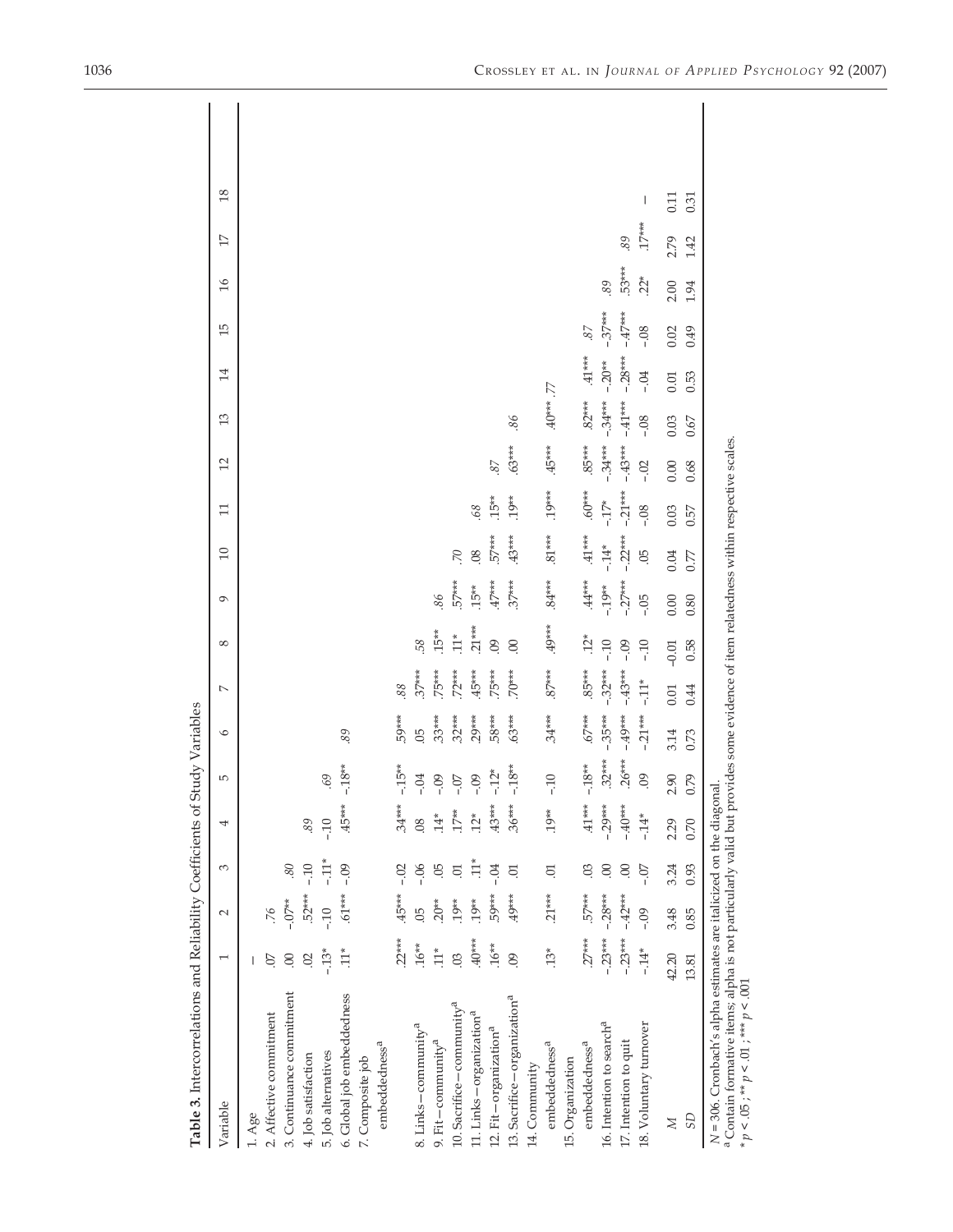ceptions of being embedded are likely to be based on some, if not all, of the facets comprising the composite measure of job embeddedness, the pattern of moderate to strong correlations between global job embeddedness and first-level organization and community facets provides evidence of convergent validity. The pattern of correlations between global embeddedness and community facets supports the notion that global embeddedness is based on reflections of community embeddedness and that although the global measure did not specifically assess community-related issues, global reflections of embeddedness were, to some extent, based on community issues. Although global job embeddedness shared meaningful variance with community facets, the correlations were smaller than between these facets and the composite measure, suggesting that community facets may be overweighted in the composite scale among some samples or that the whole is not equal to the sum of the parts. Consistent with prior conceptual arguments, global job embeddedness demonstrated stronger correlations with specific community facets than did other forms of attachment (i.e., job satisfaction, affective and continuance commitment, perceived alternatives, and intentions to quit), suggesting that embeddedness is a broader construct that incorporates community- and job-related issues. Beyond convergent relations with facet scales, the positive relations between global embeddedness and second-level facets of organization and community embeddedness (*r*s =.67, .34, respectively) and the composite measure of job embeddedness (*r* = .59) offer additional evidence of convergent validity. These findings suggest that people weigh organizational factors more heavily when assessing how attached they are to their organization. The sizable correlation with community-related embeddedness provides additional support for the importance of nonwork factors in shaping employees' perceptions of work attachment and supports notions of crossover effects. The strong correlation between global and composite embeddedness provides evidence that these measures converge on the same construct, but the correlation was not so large as to suggest complete overlap.

Although job embeddedness is not necessarily an affective construct, the positive correlations with job satisfaction (.45) and affective commitment (.61) and a negative relation with perceived alternatives (−.18) are consistent with meta-analytic findings regarding the affective underpinnings of job perceptions and attitudes (Thoresen, Kaplan, Barsky, Warren, & de Chermont, 2003), offering further evidence of convergent validity. The positive correlations with satisfaction and affective commitment suggest that affect-related motives were among the most common forms of attachment, consistent with findings from Maertz and Campion (2004), but the correlations were not so large as to suggest that these measures were assessing the same construct. Continuance commitment was not significantly related to either the composite or the global measure of embeddedness. Although meta-analytic findings have failed to support consistent correlations between continuance commitment and other variables, such as turnover intentions (correlations ranged from .00 to −.42; Allen & Meyer, 1996), the absence of significant relations between continuance commitment and job embeddedness in the present study contrasts with previous findings (Mitchell et al., 2001). Notwithstanding this somewhat peculiar finding, the overall pattern of correlations with other variables provides support for convergent validity and suggests that affective motives for attachment (e.g., job satisfaction, affective commitment) were strongly related

to how embedded people felt. Furthermore, the pattern and magnitude of correlations between global job embeddedness and Mitchell et al.'s (2001) facet and composite measures provide strong evidence of convergence between the original and global measures. In line with arguments forwarded by Ironson et al. (1989), the fact that third variables were more strongly related to global than to composite job embeddedness again suggests that the global whole is greater than the sum of the composite parts. Although these findings together provide substantial support for the global job embeddedness measure, hypothesis tests below place global job embeddedness within its nomological network of related variables and provide more rigorous tests of construct validity.

To provide evidence of discriminant validity, we subjected facet and global measures of job embeddedness, along with measures of job satisfaction, affective and continuance commitment, perceived job alternatives, and intentions to quit, to exploratory factor analysis. Because of the formative nature of the original job embeddedness measure and use of causal indicators, a confirmatory factor analysis was inappropriate (MacKenzie et al., 2005). Furthermore, given the rather low factor loadings of some items (less than .10) reported in previous research (Mitchell et al., 2001), it is unlikely that a well fitting confirmatory model would be attainable. A principalfactors analysis with oblique rotation resulted in a 12-factor solution (eigenvalues > 1) that explained 54.3% of the total variance. Items from each of the job embeddedness facets loaded on 6 factors that were predominately represented by items from the respective scales. In addition, items from the job satisfaction, affective and continuance commitment, perceived alternatives, and intention to quit scales generally loaded on 5 distinct factors, as expected. It is particularly noteworthy that the global job embeddedness items produced a unique factor that was distinct from all other measures. These results provide initial evidence of discriminant validity.

To provide further evidence of the distinction of job embeddedness from organizational commitment and intentions to quit, we had 97 people (53% male; *M* age = 42.7, *SD* = 11.00) from a variety of occupations who had registered with the Internet surveying service Study Response (http://istprojects.syr. edu/~studyresponse/studyresponse/index.htm) complete a survey including the seven-item measure of job embeddedness, the six-item measures of affective and normative commitment, the eight-item measure of continuance commitment (Meyer & Allen, 1997) and the five-item intention to quit scale. As seen in Table 4, results from a principal-factors analysis found that the job embeddedness items loaded on a distinct factor. Furthermore, the three forms of commitment largely loaded on separate factors, and intent to quit items also loaded on a unique factor that was distinct from job embeddedness and commitment. That the job embeddedness factor accounted for the greatest amount of variance generally confirms the notion that job embeddedness is a broader construct than specific motives of attachment, such as calculative, affective, and normative reasons. Job embeddedness related positively to affective commitment (.74), continuance commitment (.25), and normative commitment (.74) and negatively to intentions to quit (−.51, all *p*s < .05). Although these correlations are strong enough to suggest convergence, results from the factor analysis and the fact that job embeddedness predicted unique variance in quit intentions (β = −.27, *p* < .05) over all three forms of commitment suggest that job embeddedness is a meaningful and distinct construct.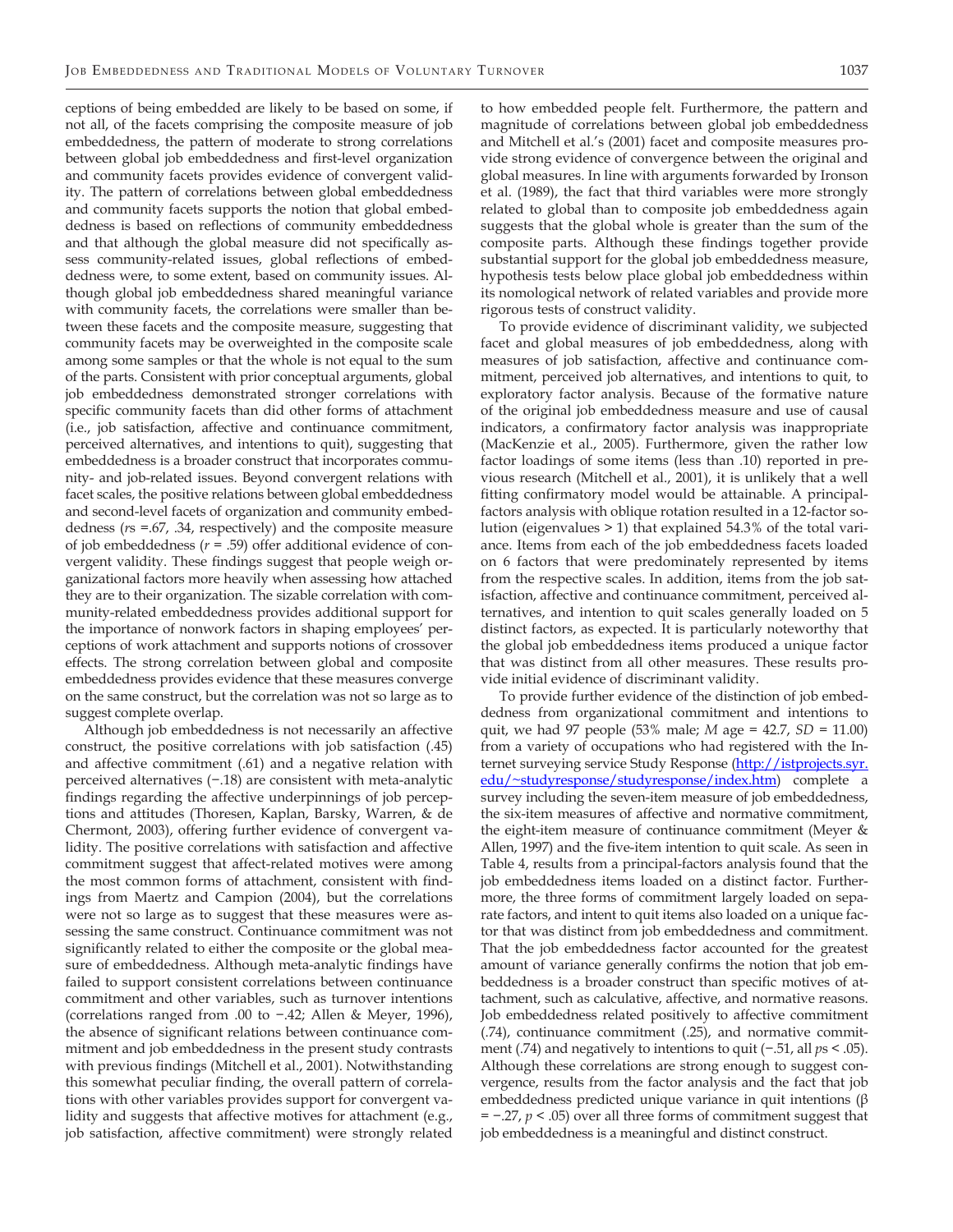| Table 4. Results of Exploratory Factor Analysis of Job |
|--------------------------------------------------------|
| Embeddedness, Organizational Commitment, and           |
| Intentions to Ouit                                     |

|                  |            |      | Factor     |        |           |     |
|------------------|------------|------|------------|--------|-----------|-----|
| Item             | <b>GJE</b> | CC   | <b>ITQ</b> | NC     | <b>RS</b> | AC  |
| AC1              | .30        |      | $-.48$     |        |           |     |
| AC2              | .38        |      |            | $-.33$ |           |     |
| AC3              |            |      |            |        |           | .47 |
| AC4              |            |      |            |        | .32       | .56 |
| AC <sub>5</sub>  |            |      |            |        |           | .60 |
| AC <sub>6</sub>  |            |      |            |        |           | .75 |
| CC1              |            | .71  |            |        |           |     |
| CC2              |            | .53  |            | $-.34$ |           |     |
| CC <sub>3</sub>  |            | .74  |            |        |           |     |
| CC4              |            | .80  |            |        |           |     |
| CC <sub>5</sub>  |            | .68  |            |        |           |     |
| CC <sub>6</sub>  |            | .85  |            |        |           |     |
| CC7              |            |      |            |        | .54       |     |
| CC <sub>8</sub>  |            |      |            |        | .66       |     |
| NC1              |            |      | $-.40$     | $-.38$ |           |     |
| NC <sub>2</sub>  |            |      | $-.47$     |        |           |     |
| NC <sub>3</sub>  |            |      |            | $-.71$ |           |     |
| NC4              |            |      |            | $-.70$ |           |     |
| NC <sub>5</sub>  |            |      |            | $-.70$ |           |     |
| NC <sub>6</sub>  |            |      |            | $-.58$ |           |     |
| GJE1             | .37        |      |            |        |           |     |
| GJE2<br>GJE3     | .60<br>.62 |      |            |        |           | .42 |
| GJE4             | .76        |      |            |        |           |     |
| GJE5             | .68        |      |            |        |           |     |
| GJE6             | .71        |      |            |        |           |     |
| GJE7             | .62        |      |            |        |           |     |
| ITQ1             |            |      | .90        |        |           |     |
| ITQ <sub>2</sub> |            |      | .72        |        |           |     |
| ITQ3             |            |      | .81        |        |           |     |
| ITQ4             |            |      | .91        |        |           |     |
| ITQ5             |            |      | .73        |        |           |     |
| Eigen            | 12.1       | 4.0  | 2.5        | 1.3    | 0.8       | 0.7 |
| $\Delta \sigma$  | 37.7       | 12.4 | 7.7        | 4.0    | 2.6       | 2.2 |

Values less than .30 are not displayed. GJE = global job embeddedness;  $CC =$  continuance commitment;  $ITQ =$  intent to quit;  $NC =$  normative commitment; RS = reverse-scored item factor; AC = affective commitment; Eigen = eigenvalue.

#### *Path Model and Test of Hypotheses*

Because of the formative nature of the composite job embeddedness scale, we tested the hypothesized model using path analysis via LISREL 8.5 (Jöreskog & Sörbom, 2001). Using the guidelines offered by Anderson and Gerbing (1988), we compared the hypothesized model and several alternative models prior to testing specific hypotheses. Analyses were conducted in the following four phases. In the first phase, a traditional model of turnover was examined as a baseline. In the second phase, global and composite measures of job embeddedness were included in the model, as outlined by study hypotheses and to assess convergent validity. In the third phase, control variables were entered into the model to ensure that effects of job embeddedness were robust and to demonstrate discriminant and predictive validity over existing attachment constructs. In the fourth phase, specific study hypotheses were examined in the ultimately best fitting model, which was generated guided by theory, study hypotheses, and model comparisons.

*Phase 1.* To ensure that a well fitting model was ultimately possible, we specified a traditional model of turnover on the basis of Bannister and Griffeth's (1986) and Sager, Griffeth, and Hom's (1998) revised version of the Mobley et al. (1978) model. This traditional model (see Figure 1) demonstrated good fit to the data,  $\chi^2(2, N = 306) = 5.96$ ,  $p > .05$  (root-meansquare error of approximation [RMSEA] = .08, SRMR = .03, CFI = .98, adjusted goodness-of-fit index [AGFI] = .93), and explained 21% of the variance in intention to search, 37% of the variance in intention to quit, and 15% of the variance in voluntary turnover.

*Phase 2.* In line with the study hypotheses, composite and global measures of job embeddedness were entered into the model, and direct paths were specified between these measures and turnover-related variables. In line with the buffering hypothesis, a path was also specified between the mean-centered interaction term of job satisfaction and global embeddedness and subsequent intention to search. This hypothesized model demonstrated a very good fit to the data,  $\chi^2(4, N =$ 306) = 6.80, *p* > .05 (RMSEA = .05, SRMR = .01, CFI = .99, AGFI = .94), and explained an additional 5% of the variance in intent to search, 6% in intent to quit, and 5% in voluntary turnover, over the variables included in the traditional model. These findings provide initial support for the predictive validity and practical utility of the job embeddedness measures.

Although the omnibus addition of these paths significantly enhanced prediction of the model, some direct paths might have been unnecessary in conjunction with possible indirect effects. Therefore, in accordance with common theory-trimming practices (Anderson & Gerbing, 1988; Mayer & Gavin, 2005), we independently tested each of the four direct links between global and composite job embeddedness, on the one hand, and subsequent intentions to quit and turnover, on the other, by removing each link in isolation and comparing each reduced model with the model containing all four paths. These results are summarized in Table 5 and suggest that the direct link between composite embeddedness and turnover did not enhance the model. This link was therefore eliminated. All other paths were retained in a revised hypothesized model that demonstrated improved model fit,  $\chi^2(5, N = 306) = 10.02$ ,  $p > .05$  (RM-SEA = .06, SRMR = .02, CFI = .99, AGFI = .93).

*Phase 3.* To provide a more rigorous test of the predictive validity of job embeddedness and in an effort to demonstrate further evidence of discriminant validity from existing job attitude and turnover-related variables, we added control variables to the model as follows. First, six direct paths between affective and continuance commitment were specified to intention to search, intention to quit, and voluntary turnover. Next, two paths were specified between both job satisfaction and perceived alternatives, on the one hand, and voluntary turnover, on the other. This control model demonstrated a good fit to the data,  $\chi^2(3, N = 306) = 8.50, p > .05$  (RMSEA = .08, SRMR = .02, CFI = .99, AGFI = .89), but did not enhance prediction over the revised hypothesized model,  $\chi^2(2, N =$  $306$ ) = 1.52,  $p > .05$ .

To systematically test and remove nonsignificant control variables in favor of a more parsimonious and theoretically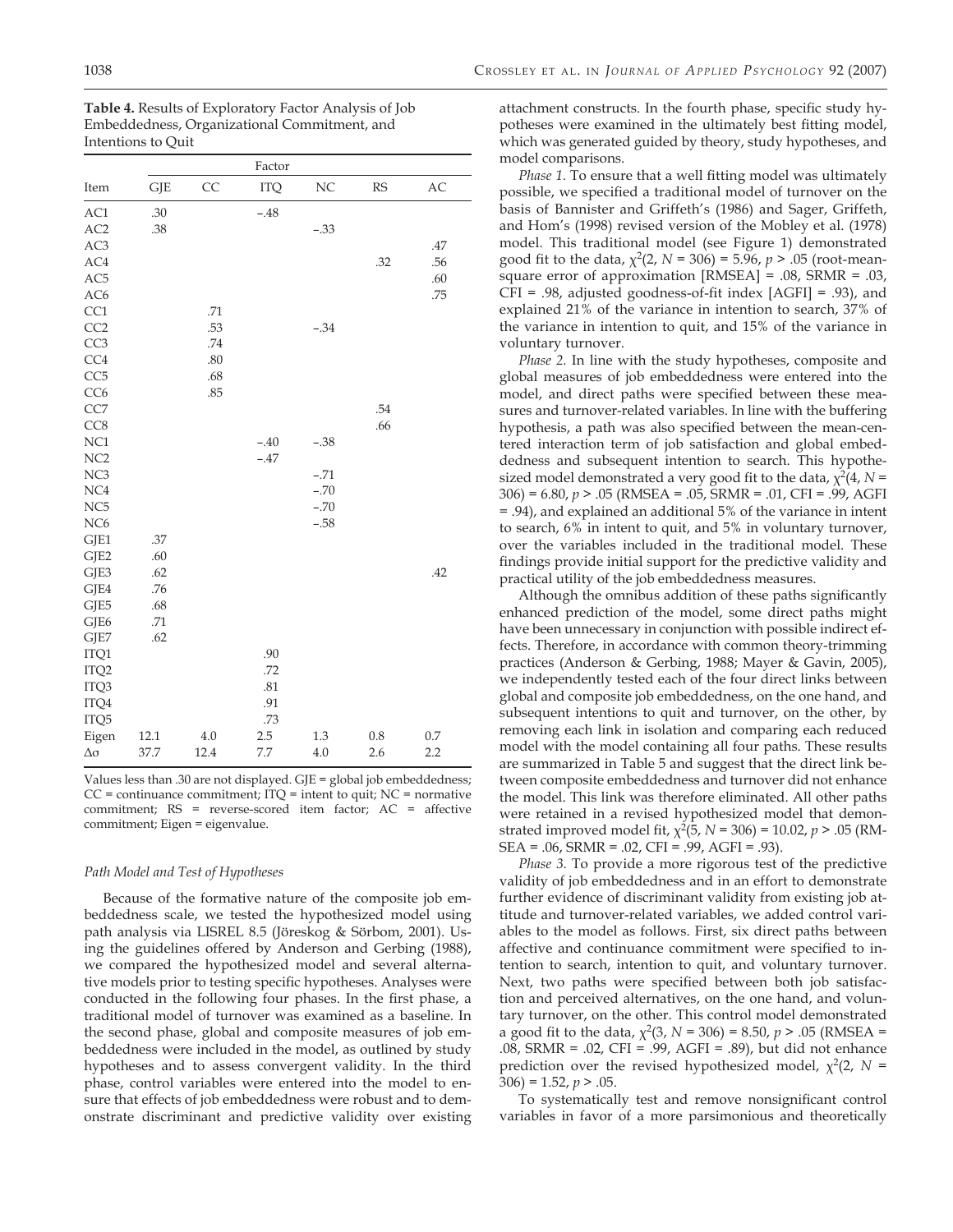

Figure 1. Traditional and final models of voluntary turnover. Values represent standardized path weights. All values are printed above respective paths, with the exception of the path from intent to search and intent to quit. Dashed lines represent paths in Mobley et al.'s (1978) original model of voluntary turnover, and solid lines represent the final model of voluntary turnover. For all values greater than .08,  $p < .05$ ; for values greater than .16,  $p < .01$ . JEG = global job embeddedness.

derived model, we compared this model with each of eight separate models that removed a single direct path in isolation. As seen in Table 5, only the two paths from control variables to turnover significantly enhanced model fit. None of the previously significant paths between job embeddedness and turnover-related variables became nonsignificant in the presence of control variables. These findings suggest that job embeddedness significantly predicted voluntary turnover over job sat-

**Table 5.** Results of Structural Nested Model Comparisons

| Model                                                    | $\chi^2$ | л.<br>df       | <b>RMSEA</b> | <b>SRMR</b> | <b>CFI</b> | AGFI | $\Delta \chi^2$ (df) |  |
|----------------------------------------------------------|----------|----------------|--------------|-------------|------------|------|----------------------|--|
| $M_{TR}$                                                 | 5.96     | $\overline{2}$ | .081         | .025        | .98        | .93  |                      |  |
| $M_H$                                                    | 6.80     | 4              | .048         | .013        | .99        | .94  |                      |  |
| $M_H$ – JE <sub>Comp</sub> $\rightarrow$ ITQ direct path | 10.97    | 5              | .063         | .023        | .99        | .93  | $4.17(1)^a$          |  |
| $M_H$ – J $E_{Comp}$ $\rightarrow$ TO direct path        | 10.02    | 5              | .058         | .024        | .99        | .93  | 3.22(1)              |  |
| $M_H$ – JE <sub>Gen</sub> $\rightarrow$ ITQ direct path  | 20.45    | 5              | .102         | .029        | .97        | .87  | $13.65(1)^a$         |  |
| $M_H$ – JE <sub>Gen</sub> $\rightarrow$ TO direct path   | 25.52    | 5              | .117         | .039        | .96        | .84  | $18.72(1)^a$         |  |
| $M_{HR}$                                                 | 10.02    | 5              | .058         | .024        | .99        | .93  | 3.22(1)              |  |
| $M_c$                                                    | 8.50     | 3              | .079         | .016        | .99        | .89  |                      |  |
| $M_c$ – JS $\rightarrow$ TO direct path                  | 13.28    | 4              | .088         | .023        | .99        | .87  | 4.78 $(1)^a$         |  |
| $M_C$ – PA $\rightarrow$ TO direct path                  | 8.53     | 4              | .062         | .016        | .99        | .92  | 0.03(1)              |  |
| $M_C$ – AC $\rightarrow$ TO direct path                  | 14.58    | 4              | .094         | .020        | .99        | .86  | $6.08(1)^{d}$        |  |
| $M_C$ – CC $\rightarrow$ TO direct path                  | 11.57    | 4              | .080         | .019        | .99        | .89  | 3.07(1)              |  |
| $M_C$ – AC $\rightarrow$ ITQ direct path                 | 10.28    | 4              | .073         | .017        | .99        | .90  | 1.78(1)              |  |
| $M_C$ – CC $\rightarrow$ ITQ direct path                 | 8.53     | 4              | .062         | .016        | .99        | .92  | 0.03(1)              |  |
| $M_C$ – AC $\rightarrow$ ITS direct path                 | 8.79     | 4              | .063         | .017        | .99        | .91  | 0.29(1)              |  |
| $M_C$ – CC $\rightarrow$ ITS direct path                 | 8.86     | 4              | .064         | .017        | .99        | .91  | 0.36(1)              |  |
| $M_{\textrm{\tiny E}}$                                   | 10.31    | 6              | .049         | .019        | .99        | .94  | 1.81(1)              |  |

The traditional model ( $M_{TR}$ ) is depicted by dashed lines in Figure 1. The hypothesized model ( $M_{H}$ ) consists of  $M_{TR}$  plus three direct paths from composite job embeddedness (JE<sub>Comp</sub>) to intention to search (ITS), intention to quit (ITQ), and turnover (TO); three direct paths from general job embeddedness (JE<sub>Gen</sub>) to ITS, ITQ, and TO; and a direct path from Job Satisfaction (JS) × JE<sub>Gen</sub> to ITS. The revised hypothesized model (M<sub>HR</sub>) is composed of  $M_H$  minus the direct path between composite job embeddedness and turnover. The control model ( $M_C$ ) is composed of  $M_{HR}$  plus three direct paths from affective commitment (AC) to ITS, ITQ, and TO; three direct paths from continuance commitment (CC) to ITS, ITQ, and TO; and two direct paths from perceived alternatives (PA) and JS to TO. The final model ( $M_F$ ) is composed of  $M_H$  plus two direct paths from JS and from AC to TO. RMSEA = root-mean-square error of approximation; SRMR = standardized root-mean-square residual; CFI = comparative fit index; AGFI = adjusted goodness-of-fit index.

<sup>a</sup> The trimmed model (removing a single direct path) significantly enhanced model fit compared with the respective omnibus model.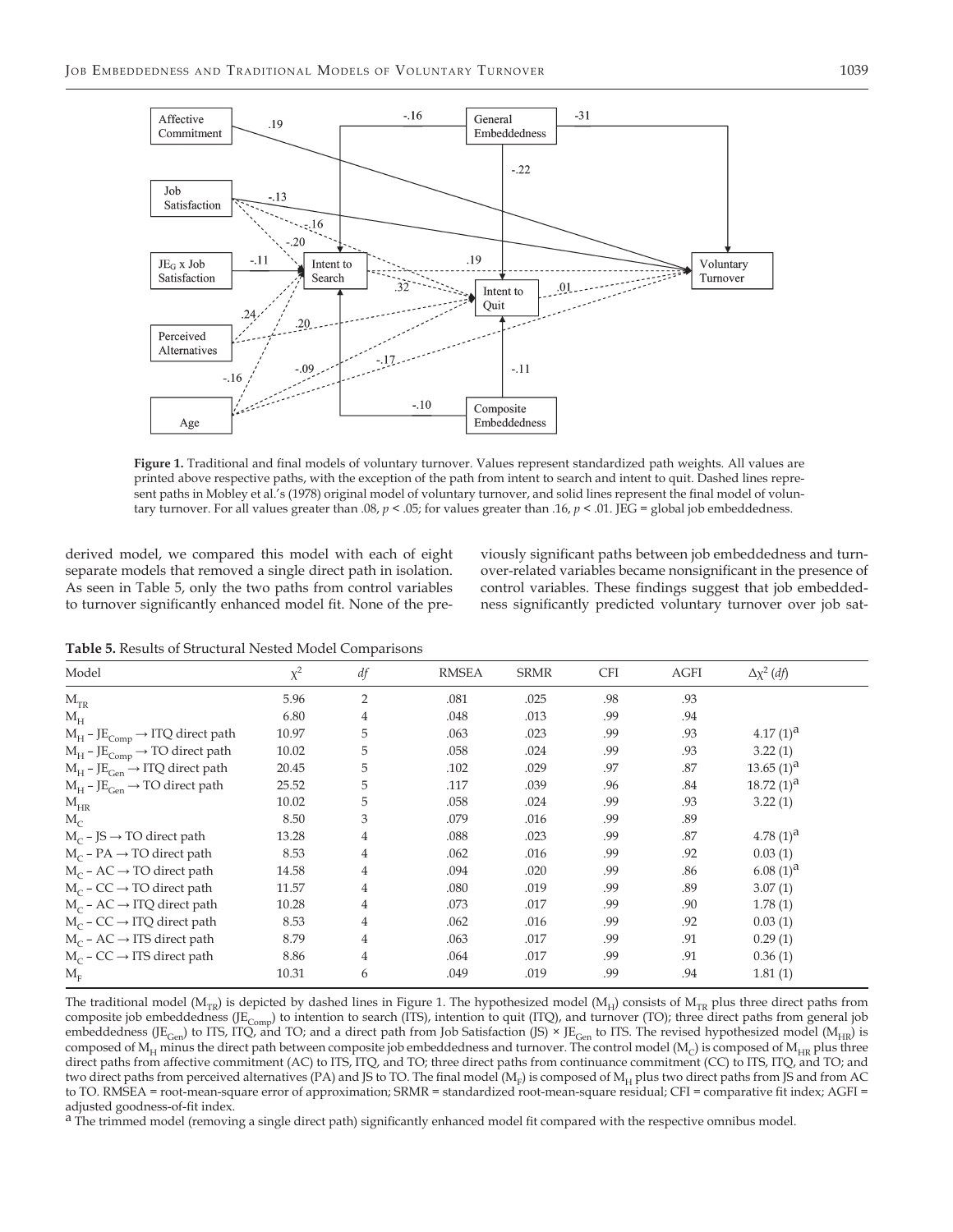isfaction, perceived alternatives, and organizational commitment, thereby providing additional evidence of discriminant and predictive validity. To examine hypotheses beyond these control variables, we specified a final model (see Figure 1) that incorporated the revised hypothesized model plus the two direct paths from satisfaction and affective commitment to voluntary turnover. This final model provided an excellent fit to the data,  $\chi^2(6, N = 306) = 10.31, p > .05$  (RMSEA = .05, SRMR = .02, CFI = .99, AGFI = .94).

#### *Test of Hypotheses*

Hypotheses were tested in the final model, which included the hypothesized relations and significant control variables. Hypothesis 1A suggested that job embeddedness would predict intentions to search and to quit over job satisfaction and perceived alternatives. The global measure of embeddedness predicted intent to search (β = −.16, *p* < .01) and intent to quit ( $\beta$  = -.22,  $p$  < .01), whereas the composite measure predicted intention to quit (β = −.11, *p* < .05). The composite measure of job embeddedness did not predict intent to search (β = −.10, *p* > .05) in the presence of the global measure and control variables. Hypothesis 1B suggested that job embeddedness would predict turnover after job satisfaction, perceived alternatives, and intentions to search and to quit were controlled. This hypothesis was partially supported, as global job embeddedness had a significant and direct relation (β = −.31 *p* < .01) with turnover after these variables were controlled. However, the composite measure did not enhance model fit over these variables and was omitted from the model in earlier stages of testing. It is important to note that this model also controlled for the statistical overlap between global and composite measures of embeddedness and may provide an overly conservative test of this hypothesis. Together, the similar pattern and direction of relations between global and composite measures and subsequent turnover-related variables provides evidence of convergent validity.

Hypothesis 2 suggested that global job embeddedness would predict variance in intent to search, intent to quit, and turnover over the composite measure of job embeddedness. Results confirmed this notion, as global job embeddedness predicted unique variance in intent to search (β = −.16), intent to quit (β =  $-$ .22), and voluntary turnover (β =  $-$ .31, all *ps* < .01) after composite job embeddedness and other antecedents and control variables were taken into account.

Hypothesis 3 suggested that global job embeddedness would interact with job satisfaction to predict intention to search. Although the joint term predicted intent to search  $(\beta$ = −.11, *p* < .05), the nature of this interaction was not as originally anticipated. Figure 2 displays the relationship between job satisfaction and intentions to search for participants who were one standard deviation above or below the mean on general job embeddedness. Analysis of the simple slopes in each group indicated that job satisfaction was significantly and negatively related to intent to search for employees with high job embeddedness (β = -.39, *p* < .01), but there was a nonsignificant relationship between these variables for employees with low job embeddedness (β = -.13). Whereas people who reported low levels of job embeddedness engaged in more preparatory search activity than people with high embeddedness scores, as would generally be expected, the relation between satisfaction and search intention was negative rather than neutral among highly embedded employees. This finding suggests



**Figure 2.** The interaction of general job embeddedness and job satisfaction on job search intentions.

that job embeddedness does not prevent dissatisfied employees from intending to search for alternative employment. Rather, a lack of embeddedness was associated with greater search intentions regardless of satisfaction levels.

#### **Discussion**

In this study, we have developed a global measure of job embeddedness and integrated this construct into a traditional model of turnover. We found that the global measure predicted unique variance in intentions to search, intentions to quit, and voluntary turnover, even after we controlled for empirical overlap in the composite measure of embeddedness and other core variables commonly used to explain turnover. Aside from direct relations between embeddedness and turnover that support prior research (Lee et al., 2004; Mitchell et al., 2001), the significant interaction with satisfaction contrasts earlier conclusions by Mitchell et al. (2001) that "because job embeddedness correlates significantly with search behaviors…, it can be inferred that highly embedded people search less" (p. 1117). Findings from the present study suggest that this statement be qualified such that highly embedded and satisfied people search less. Findings also suggest that job embeddedness may prohibit decision processes that often precede volitional separation and can be meaningfully integrated into traditional models of turnover.

Although these findings suggest that both composite and global measures of embeddedness predict meaningful variance in turnover, the choice of measures in subsequent research is best made in the context of the particular study. For instance, the more contextual nature of the composite measure may help reduce concerns of percept–percept inflation in selfreport, cross-sectional studies. Conversely, the global measure is of greater utility when one is testing models of turnover using latent variables or when survey length is a concern. Using both scales together avoids issues of singularity between facets and global embeddedness and allows an examination of the relative weight of each facet in overall impressions of embeddedness.

#### *Practical Implications*

Whereas global embeddedness proved useful in predicting intentions to search and quit as well as voluntary turnover, organizations may benefit from helping employees feel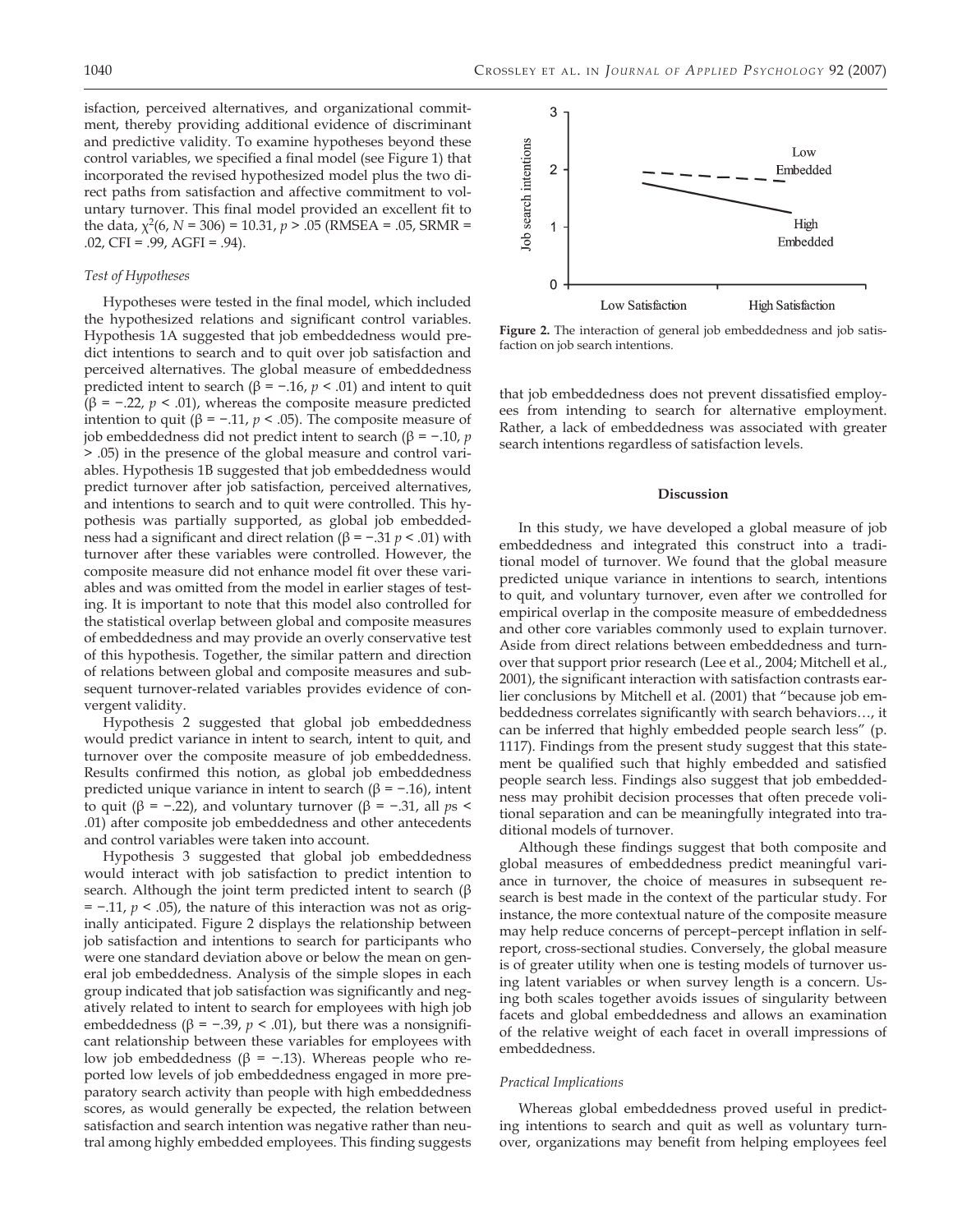connected at work and at home. Related to community embeddedness, work parties and informal get-togethers that promote community attractions and leisure activities may help people bond to the community, thereby having an impact beyond the obvious social benefits. Organizations that offer flexible scheduling and family friendly programs may further enhance employee embeddedness by strengthening employees' social bonds to others within the community. Beyond social exchange and organizational support, this may help explain why companies with such benefits experience lower turnover. One potential downside of job embeddedness that warrants consideration is that people who feel stuck in an unfavorable job may lose motivation, experience frustration, and even engage in counterproductive workplace behaviors.

#### *Limitations and Future Research*

There are several limitations to the present study that should be taken into consideration. One limitation is the reliance on a questionnaire study and convenience samples. Although artificially inflated relationships due to percept–percept and common method biases can often lead to invalid conclusions, common method bias inherent in self-report surveys actually provided a more conservative test of some study hypotheses, as job embeddedness was found to uniquely predict voluntary turnover over job satisfaction, organizational commitment, behavioral intentions, and empirical overlap in these variables due to common method variance. Furthermore, the significant interaction between job satisfaction and embeddedness in predicting intention to search helps mitigate concerns of percept–percept inflation. Although convenience samples were used to provide evidence of construct validity, the emergence of similar results across studies helps reduce concerns of limited generalizability. Nevertheless, we recognize that construct validity is never accomplished in a single study and that future research is needed to replicate results across other samples, organizations, work contexts, and study designs.

It is essential to recognize that although the longitudinal nature of the study offers support for the direction of relations among the study's variables, assumptions of causality cannot be made because of the potential existence of common third variables, many of which we attempted to control. Another limitation is that results from this study are based on relatively subtle adjustment of Mobley et al.'s (1978) traditional model of turnover and the specific measures used in previous research. Adaptations to the model and measures were based on subsequent research conducted in more recent years (e.g., Bannister & Griffeth, 1986; Steel & Griffeth, 1989). Nevertheless, it is difficult to distinguish the extent to which these differences might have affected the study results. Finally, although removal of nonsignificant paths is a common theory-trimming practice, this may lead to sample-specific findings. Although we took caution to modify the model according to theory and previous empirical findings, additional research is necessary before we can place full confidence in the final model derived in this study.

Because global perceptions of job embeddedness are largely subjective and may be influenced by people's predispositions and cognitive frames, future research may examine individual differences that relate to impressions of being embedded. For instance, trait negative affectivity is marked by a tendency to dwell on negative aspects of the self and world. People who are high in this trait may underestimate the number of alternative jobs or their value to prospective employers, thereby influencing the extent to which they feel stuck in their job. Another personality trait that may be relevant in the study of embeddedness and turnover is a need for achievement. Along these lines, engineers, accountants, and middle managers with high need for achievement have been found to have higher mobility rates (Hines, 1973). Perhaps high achievers are less likely to perceive themselves as embedded, or they may have a heightened interest in searching for ways to advance outside of the organization.

#### *Conclusion*

This study offers initial evidence of the validity of a global measure of job embeddedness. This measure overcomes several limitations of the original composite scale and predicted additional variance in voluntary turnover beyond the composite measure of embeddedness and over core constructs included in traditional models of turnover. Together, these findings provide initial evidence of construct validity and highlight the importance of examining job embeddedness as a unique contributor to decision-making processes. Moreover, this measure is useful for researchers interested in studying the role of general attachment in broader theories of job mobility.

#### **References**

- Allen, N. J., & Meyer, J. P. (1990). The measurement and antecedents of affective, continuance, and normative commitment to the organization. *Journal of Occupational Psychology*, *63*, 1–18.
- Allen, N. J., & Meyer, J. P. (1996). Affective, continuance, and normative commitment to the organization: An examination of construct validity. *Journal of Vocational Behavior*, *49*, 252–276.
- Anderson, J. C., & Gerbing, D. W. (1988). Structural equation modeling in practice: A review and recommended two-step approach. *Psychological Bulletin*, *103*, 411–423.
- Bannister, B. D., & Griffeth, R. W. (1986). Applying a causal analytic framework to the Mobley, Horner, and Hollingsworth (1978) turnover model: A useful reexamination. *Journal of Management*, *12*, 433–443.
- Blau, G. (1994). Testing a two-dimensional measure of job search behavior. *Organizational Behavior and Human Decision Processes*, *59*, 288–312.
- Breaugh, J. A., & Colihan, J. P. (1994). Measuring facets of job ambiguity: Construct validity evidence. *Journal of Applied Psychology*, *79*, 191–202.
- Crossley, C. D., Grauer, E., Lin, L. F., & Stanton, J. M. (2002, April). *Assessing the content validity of intention to quit scales*. Paper presented at the annual meeting of the Society for Industrial and Organizational Psychology, Toronto, Ontario, Canada.
- Crossley, C. D., & Stanton, J. M. (2005). Negative affect and job search: Further examination of the reverse causation hypothesis. *Journal of Vocational Behavior*, *66*, 549–560.
- Endler, N. S., Macrodimitris, S. D., & Kocovski, N. L. (2000). Controllability in cognitive and interpersonal tasks: Is control good for you?*Personality and Individual Differences*, *29*, 951–962.
- Fishbein, M., & Ajzen, I. (1975). *Belief, attitude, intention, and behavior: An introduction to theory and research*. Reading, MA: Addison-Wesley.